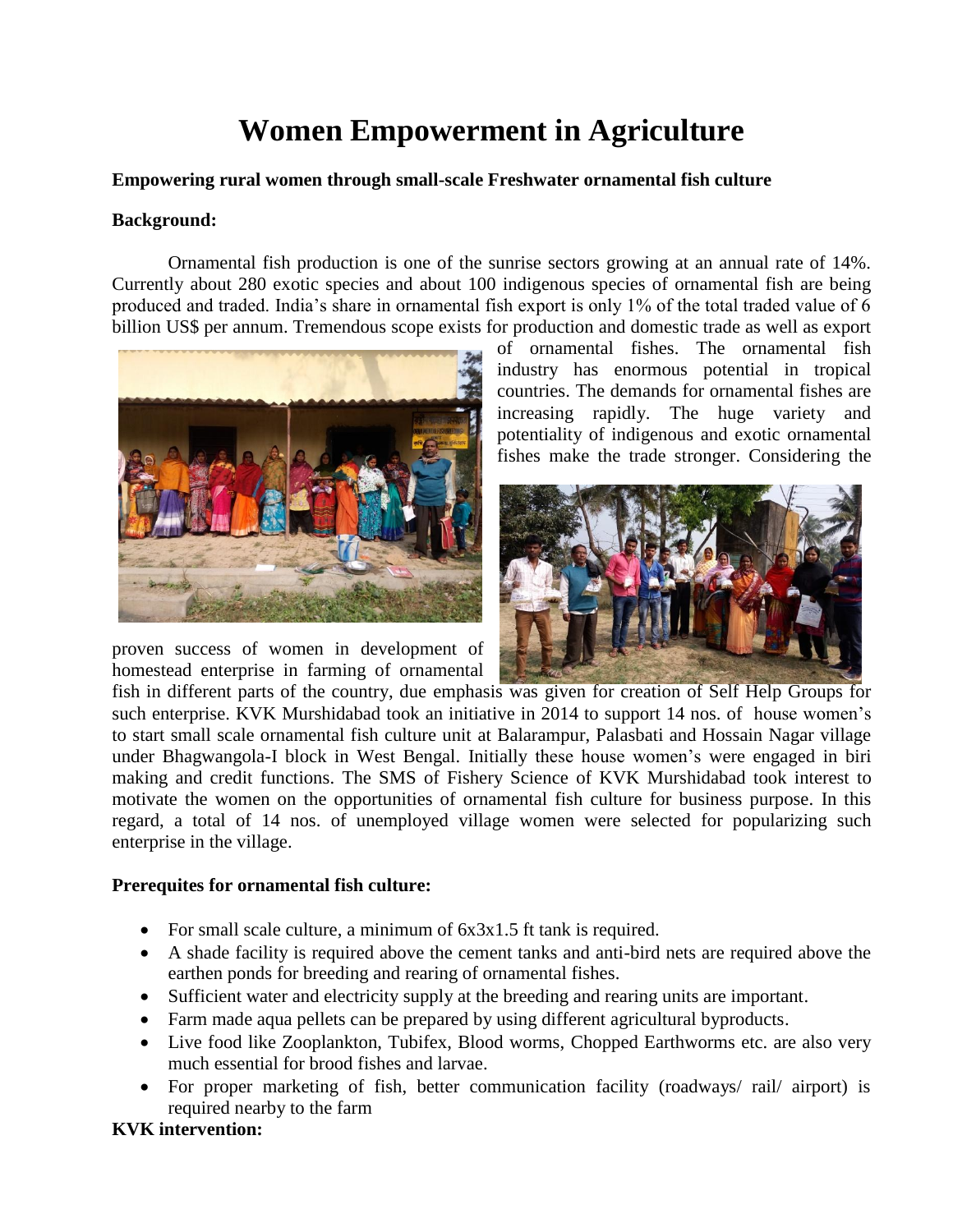These house women were facilitated to develop themselves as entrepreneurs, through several capacity building programmes and trainings, with technical support from KVK, Murshidabad in the year 2014. The training ensured a common platform for all stakeholders. The first round of training focused on aspects of different culture process, maintaining the good water quality, feeding habit of different species, disease management. KVK, Murshidabad also provided hands on training on how to make aquarium and setting of aquarium accessories etc.

#### **Production cycle:**



#### **Outcome:**

As per the record in April 2017, the farm women are producing only goldfishes due to hardy and required very small area. They culture this species in cement tanks or in low cost polythene tanks. For rearing of 500-700 nos. fry of goldfish, the farm women are using 6x3x1.5 ft tank. They generally use wheat flour, groundnut oil cake, mustard oil cake and pelleted feed (26% protein) to feed their goldfish fry.

### **Table 1: Feed requirements for rearing 500 nos. of goldfish fry**

| <b>Feed Ingredients</b>        | Quantity/day     | <b>Duration</b> (day) |
|--------------------------------|------------------|-----------------------|
| Wheat flour/groundnut oil cake | 15 <sub>g</sub>  | First 15 days         |
| Wheat flour/groundnut oil cake | 30 <sub>g</sub>  | Next 15 days          |
| Mustard oil cake/pelleted feed | 50 <sub>g</sub>  | Next 15 days          |
| Mustard oil cake/pelleted feed | 100 <sub>g</sub> | Next 15 days          |
| Mustard oil cake/pelleted feed | 150 <sub>g</sub> | Next 15 days          |
| Mustard oil cake/pelleted feed | 210 g            | Next 15 days          |



**Table 2: Production cost of 500 nos. of goldfish fry**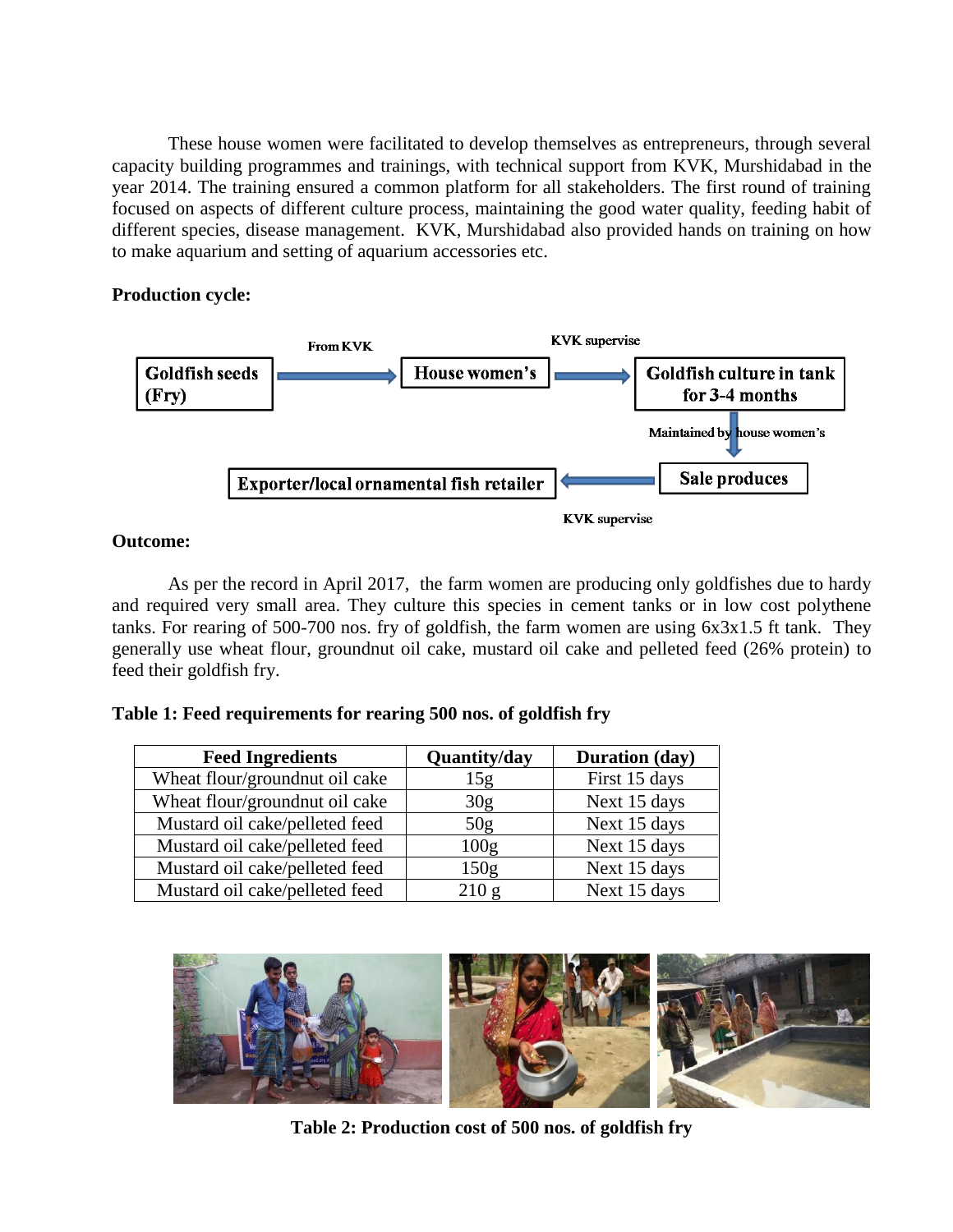| <b>Categories</b>         | Rate (Rs.)  | Amount (Rs.) |
|---------------------------|-------------|--------------|
| Seed cost                 | Rs. 0.35/pc | 175.0        |
| Feeding cost              | Rs. 26/kg   | 216.0        |
| Medicine (Methylene blue) |             | 50.0         |
| <b>Total</b>              |             | 441.00       |

## **Table 3: Income from 500 nos. of goldfish fry**

| <b>Categories</b> | <b>Survival rate</b><br>$\mathcal{O}_0$ | Rate (Rs.)     | Income (Rs.) |
|-------------------|-----------------------------------------|----------------|--------------|
| Goldfishes        | 80                                      | Rs. $10.0$ /pc | 4000.00      |

## **Impact:**

The farmers can earn more than Rs. 1000 per month after 80-90 days of rearing **of 500 nos. of goldfish fry**. They sell their products in local Jiaganj ornamental fish seller who are linked with an exporter.

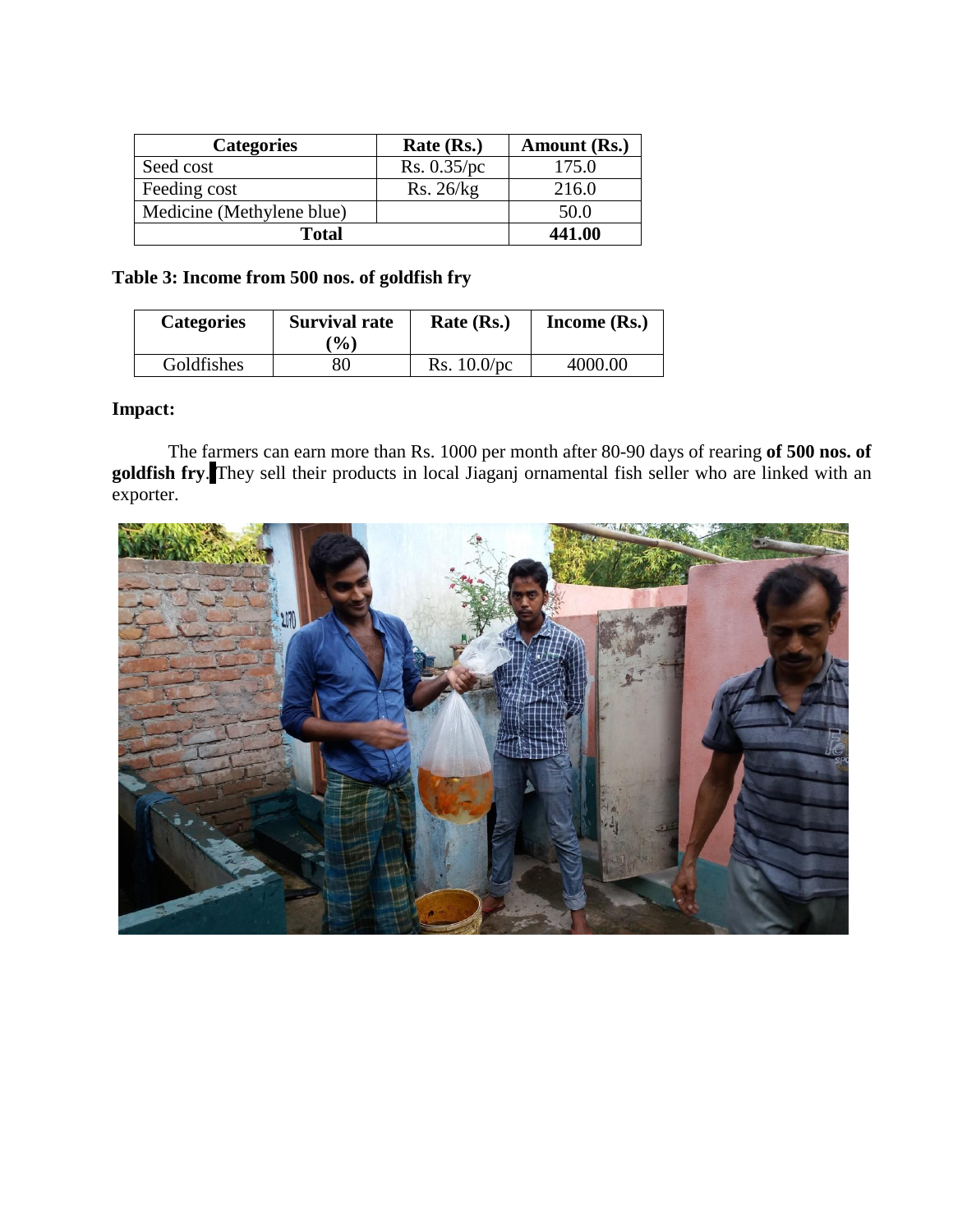#### **Embroidery work: A means of family income**

**Name** :Mrs.Devanti Devi

**Address** : Village- Basantpur, District- Siwan, Bihar

Mrs.Devanti Devi married in middle class family where ladies were not allowed to go outside for earning. Being in joint family she had not enough money to send their children to good School. In such an adverse condition she contacted women around with similar sentiments and decided to earn money by stitching and managed Rs. 300 per month. Later, the numbers of women in group swelled gradually. In 2009, she came in contact with Siwan KVK and joined training in embroidery and started her embroidery business along with stitching. Today, this small group expanded in a network of ten groups who are engaged in making embroidered bed sheet, pillow cover, tablecloth, and curtains. Recently, Home Scientist from Siwan KVK visited some of the Self Help Groups and recorded the following:-

**Sudha Self Help Group**- Through this business every individual member is earning about Rs.2500- 3000/month.

**Adarsh Self Help Group**-Kanti Devi of this group is engaged with Bed sheet Appliqué works. She takes three days in making one bed sheet and earns Rs. 3000-4000 per month. She is also providing training to rural girls.

**BasantBootique and Kashidakari-** After taking training from Mrs.Devanti Devi, the owner of this Bootique is running a training centre of embroidery through MahilaVikashSansthanand is providing training to 10-15 girls per 3 months and is selling their products by their trainees on no profit no loss basis made.

In this way, Mrs.Devanti Devi not only managed to earn money herself but through embroidery also she helpedmany rural women to increase their family income. Through the intervention of KVK Siwan, NABARD has also given financial support to spread this embroidery business in the surrounding areas. At present, her son is an engineer and she has become one of the respected women around Basantpur area of the district.